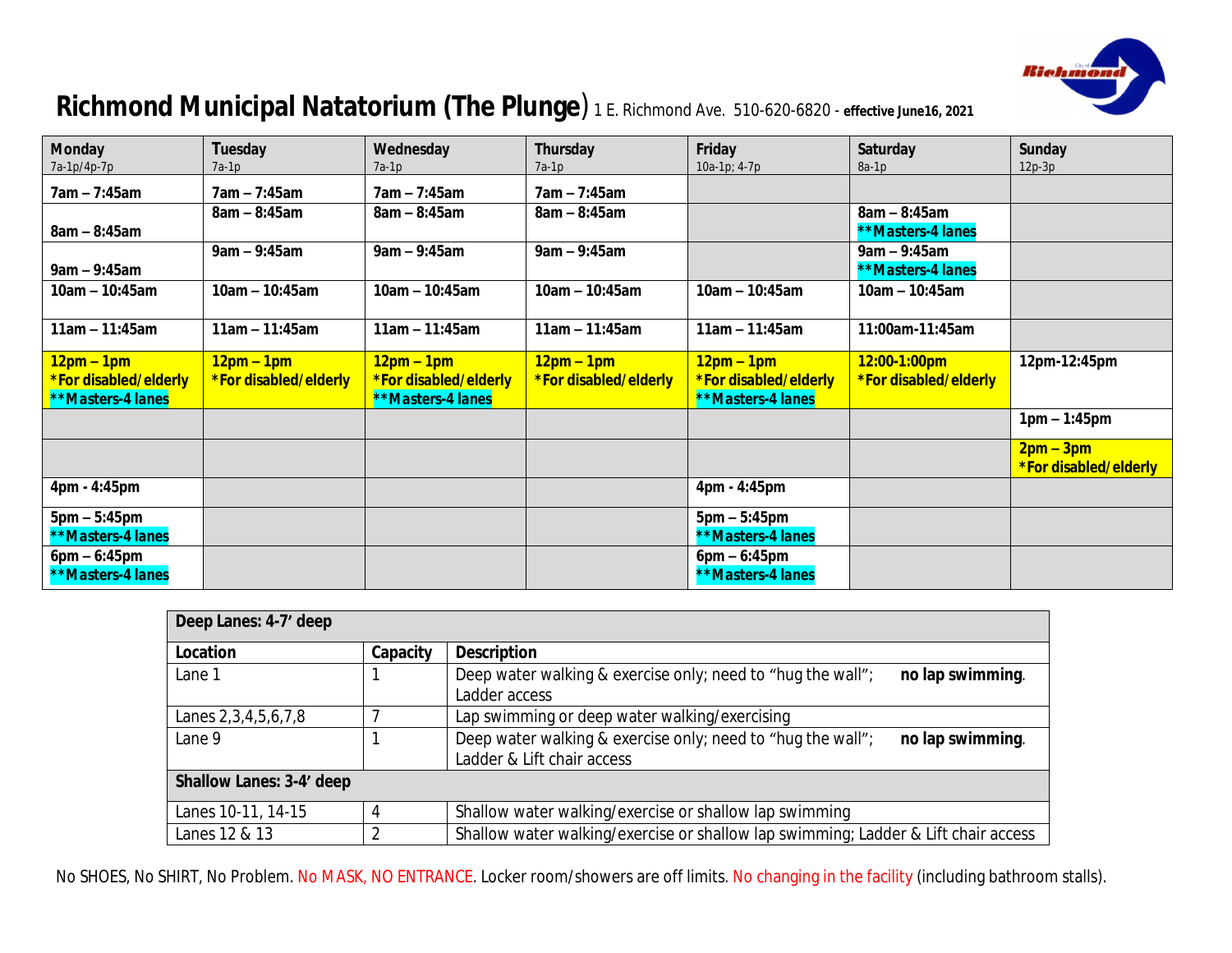## **Richmond Swim Center (RSC)** *4300 Cutting Blvd. (enter on S. 45th) 510-620-6654-* **effective June1, 2021**



| <b>Monday</b>  | <b>Tuesday</b> | Wednesday      | Thursday       | Friday         | Saturday                           | <b>Sunday</b>                         |
|----------------|----------------|----------------|----------------|----------------|------------------------------------|---------------------------------------|
| 7a-10a         | $5-8p$         | $7-10a$        | $5-8p$         | $7-10a$        | $12-3p$                            | $8a-1p$                               |
| $7am - 7:45am$ |                | $7am - 7:45am$ |                | 7am - 7:45am   |                                    |                                       |
| $8am - 8:45am$ |                | $8am - 8:45am$ |                | $8am - 8:45am$ |                                    | $8am - 8:45am$                        |
| $9am - 9:45am$ |                | $9am - 9:45am$ |                | $9am - 9:45am$ |                                    | $9$ am – $9:45$ am                    |
|                |                |                |                |                |                                    | $10am - 10:45am$                      |
|                |                |                |                |                |                                    | 11:00am-11:45am                       |
|                |                |                |                |                | $12pm - 12:45pm$                   | 12:00-1:00pm<br>*For disabled/elderly |
|                |                |                |                |                | 1pm-1:45pm                         |                                       |
|                |                |                |                |                | $2pm-3pm$<br>*For disabled/elderly |                                       |
|                | 5pm - 5:45pm   |                | 5pm - 5:45pm   |                |                                    |                                       |
|                | $6pm - 6:45pm$ |                | $6pm - 6:45pm$ |                |                                    |                                       |
|                | 7pm - 7:45pm   |                | 7pm - 7:45pm   |                |                                    |                                       |

| Deep Lanes: 4-7' deep         |          |                                                                |  |
|-------------------------------|----------|----------------------------------------------------------------|--|
| Location                      | Capacity | <b>Description</b>                                             |  |
| Lane 1                        |          | Lap Swimming or deep water walking/exercise; Ladder access.    |  |
| Lanes 2-5                     | 4        | Lap Swimming or deep water walking/exercise                    |  |
| Lane 6                        |          | Lap Swimming or deep water walking/exercise; Ladder and lift   |  |
|                               |          | chair access. May not be used for backstroke due to edges      |  |
| <b>Shallow Lanes: 4' deep</b> |          |                                                                |  |
| Lanes $7 & 8$                 |          | Shallow water walking/exercise or Lap swimming. May not be     |  |
|                               |          | used for backstroke due to edges. Ladder and Lift chair access |  |

No SHOES, No SHIRT, No Problem. No MASK, NO ENTRANCE. Locker room/showers are off limits. No changing in the facility (including bathroom stalls).